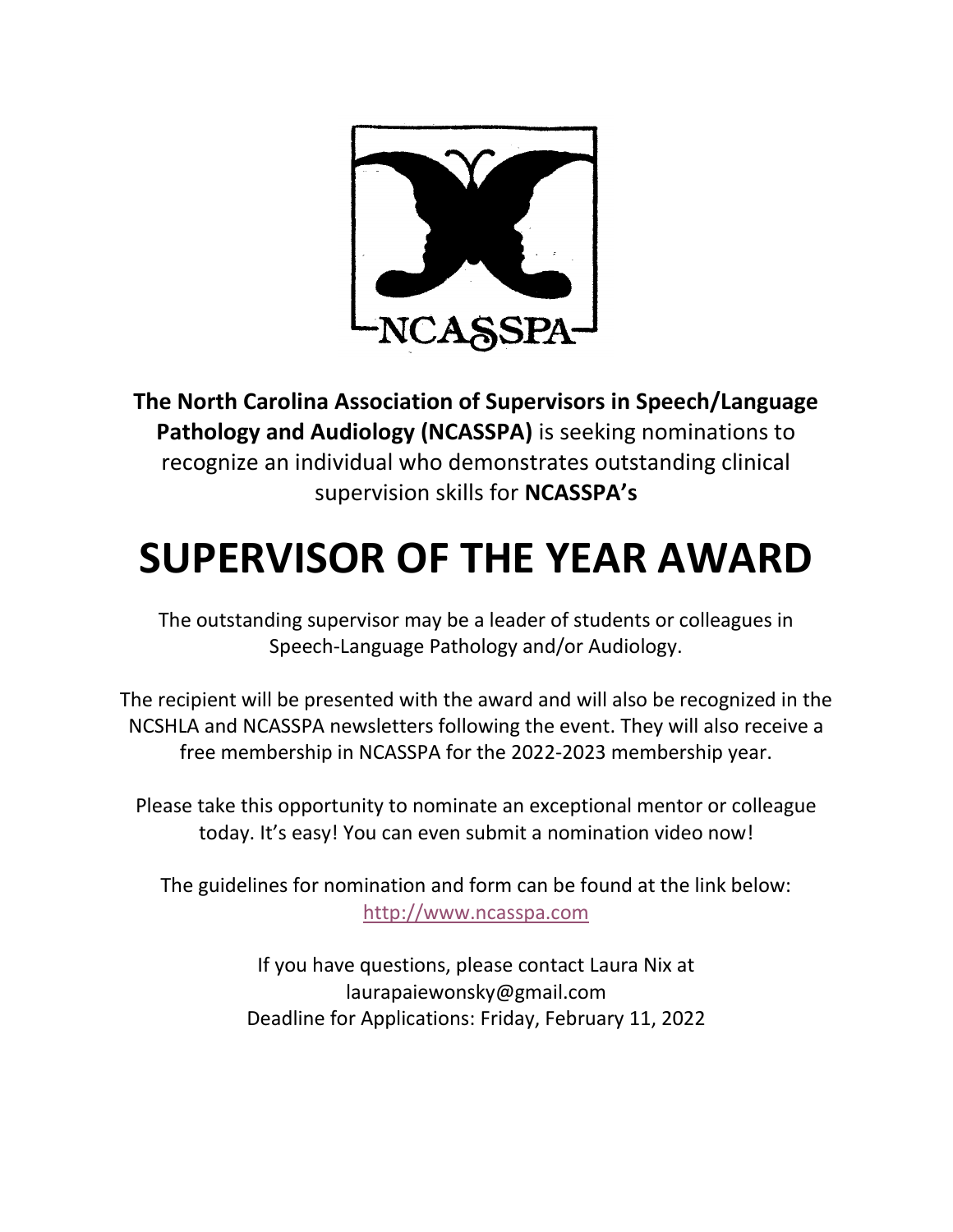## **Call for Nominations for 2022 Supervisor of the Year Award**



### Sponsored by the **North Carolina Association of Supervisors in Speech-Language Pathology and Audiology (NCASSPA)**

All **NCSHLA** members, **NCASSPA** members, and graduate clinicians are invited to submit the name of a person considered to have made outstanding contributions to his/her local program and to have actively promoted the discipline of supervision. The outstanding supervisor may supervise students or colleagues in Speech-Language Pathology and/or Audiology.

The recipient will be recognized with an award, as well as in the **NCSHLA** and **NCASSPA** newsletters following the event. The recipient will receive a free membership in NCASSPA for 2022-2023.

#### **Nomination Procedure**

**Nominations may be made by colleagues, administrators, or supervisees of the supervisor**. A letter or video of nomination must be sent to the Supervisor of the Year Committee by the designated time. The nomination must contain the following:

Nominee: Nominee's Place of Employment: Nominee's Area of ASHA or AAA Certification: Nominator: Nominator's Address: Nominator's Phone Numbers: Nominator's Email Address:

The letter or video of nomination should include information described in the following criteria section and summarize the accomplishments of the candidate (merits of supervision, accomplishments in the profession, commitment to the area of supervision, professional qualities, leadership qualities, etc.).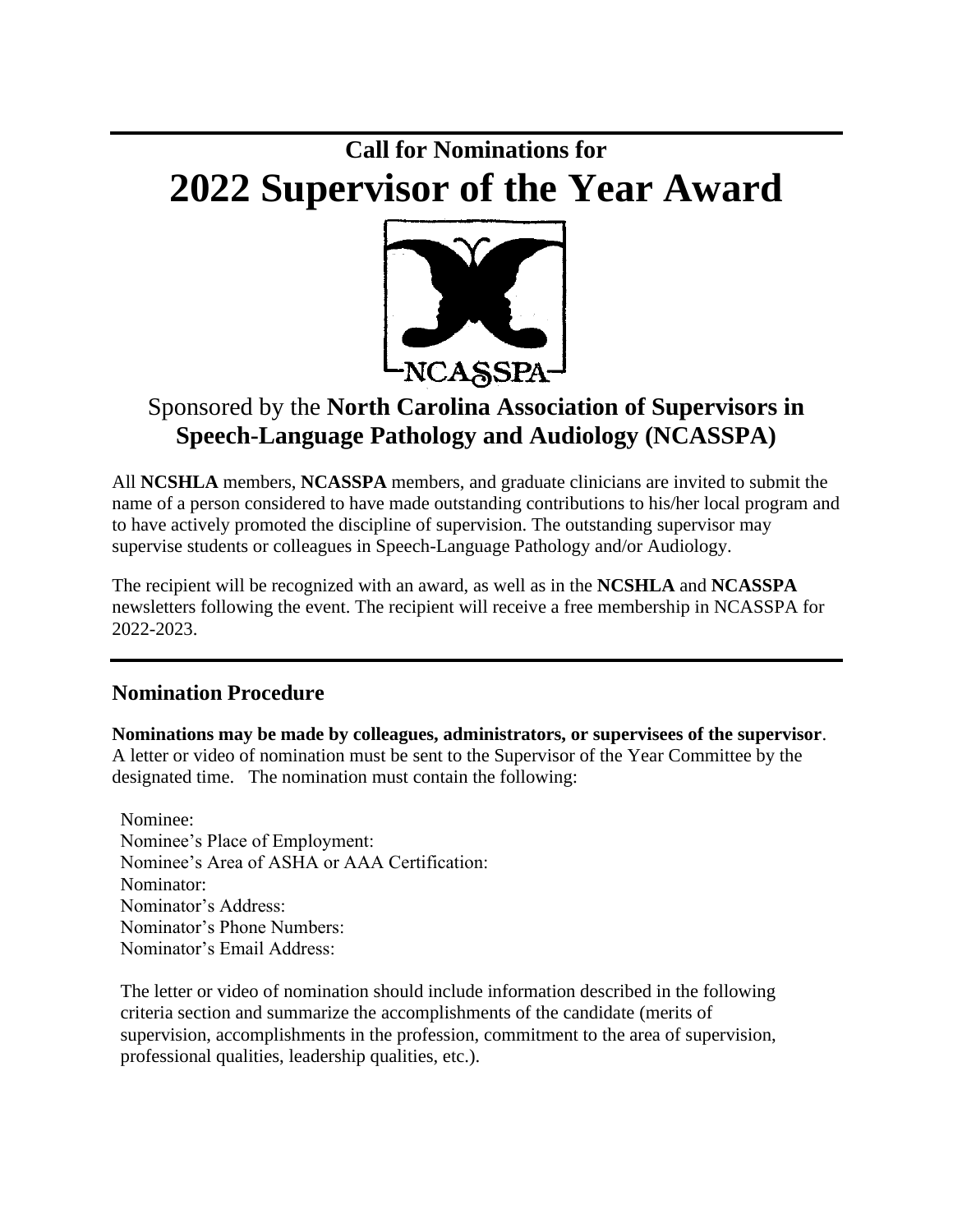Please note that the nominations team will use the following criteria on an evaluation rubric. See below:

| Area               | Contribution     |                             |                             |                             |
|--------------------|------------------|-----------------------------|-----------------------------|-----------------------------|
|                    | 0: Not mentioned | 1: Minimal                  | 2: Average                  | 3: Exceptional              |
| Supervision in the |                  | 3-4 years                   | 5-8 years                   | 9+ years                    |
| area of            |                  | experience                  | experience                  | experience                  |
| communication      |                  |                             |                             |                             |
| disorders          |                  |                             |                             |                             |
| Scholarly activity |                  | 1 publication               | 2 publications              | 3+ publications             |
| relating to the    |                  | and/or                      | and/or                      | and/or                      |
| supervisory        |                  | presentation in             | presentations in            | presentations in            |
| process            |                  | the past 5 years            | the past 5 years            | the past 5 years            |
| Commitment to      |                  | Professional                | Professional                | Professional                |
| the supervisory    |                  | Development: 1              | Development: 2              | Development: 3+             |
| process and its    |                  | activity per three          | activities per              | activities per              |
| participants       |                  | year cycle                  | three year cycle            | three year cycle            |
|                    |                  |                             |                             |                             |
|                    |                  | Continuing                  | Continuing                  | Continuing                  |
|                    |                  | <b>Education in</b>         | <b>Education in</b>         | <b>Education in</b>         |
|                    |                  | Supervision: 1              | Supervision: 2              | Supervision: 3+             |
|                    |                  | activity per three          | activities per              | activities per              |
|                    |                  | year cycle                  | three year cycle            | three year cycle            |
|                    |                  | Guidance:                   |                             |                             |
|                    |                  | Provides the                | Guidance:<br>Provides       | Guidance:<br>Provides       |
|                    |                  |                             |                             |                             |
|                    |                  | expected                    | extensive                   | outstanding                 |
|                    |                  | supervisory                 | supervisory                 | supervisory                 |
|                    |                  | guidance as                 | guidance as                 | guidance as                 |
|                    |                  | indicated by<br>quotes from | indicated by<br>quotes from | indicated by<br>quotes from |
|                    |                  | supervisees                 | supervisees                 | supervisees                 |
| Leadership within  |                  | Leadership:                 | Leadership:                 | Leadership:                 |
| the profession in  |                  | Engages in local            | Engages in                  | Engages in                  |
| the area of        |                  | leadership efforts          | regional and state          | national                    |
| supervision at the |                  |                             | leadership efforts          | leadership efforts.         |
| national, state,   |                  | Mentoring:                  |                             | Receives special            |
| regional, and/or   |                  | Encourages                  | Mentoring:                  | recognition for             |
| local level        |                  | colleagues and              | Mentors 1                   | supervisory                 |
|                    |                  | supervisees to              | colleague in                | efforts.                    |
|                    |                  | participate in              | supervisory                 |                             |
|                    |                  | supervisory                 | endeavors                   | Mentoring:                  |
|                    |                  | endeavors                   |                             | Mentors 2+                  |
|                    |                  |                             |                             | colleagues in               |
|                    |                  |                             |                             | supervisory                 |
|                    |                  |                             |                             | endeavors                   |
| <b>Total Score</b> |                  |                             |                             |                             |